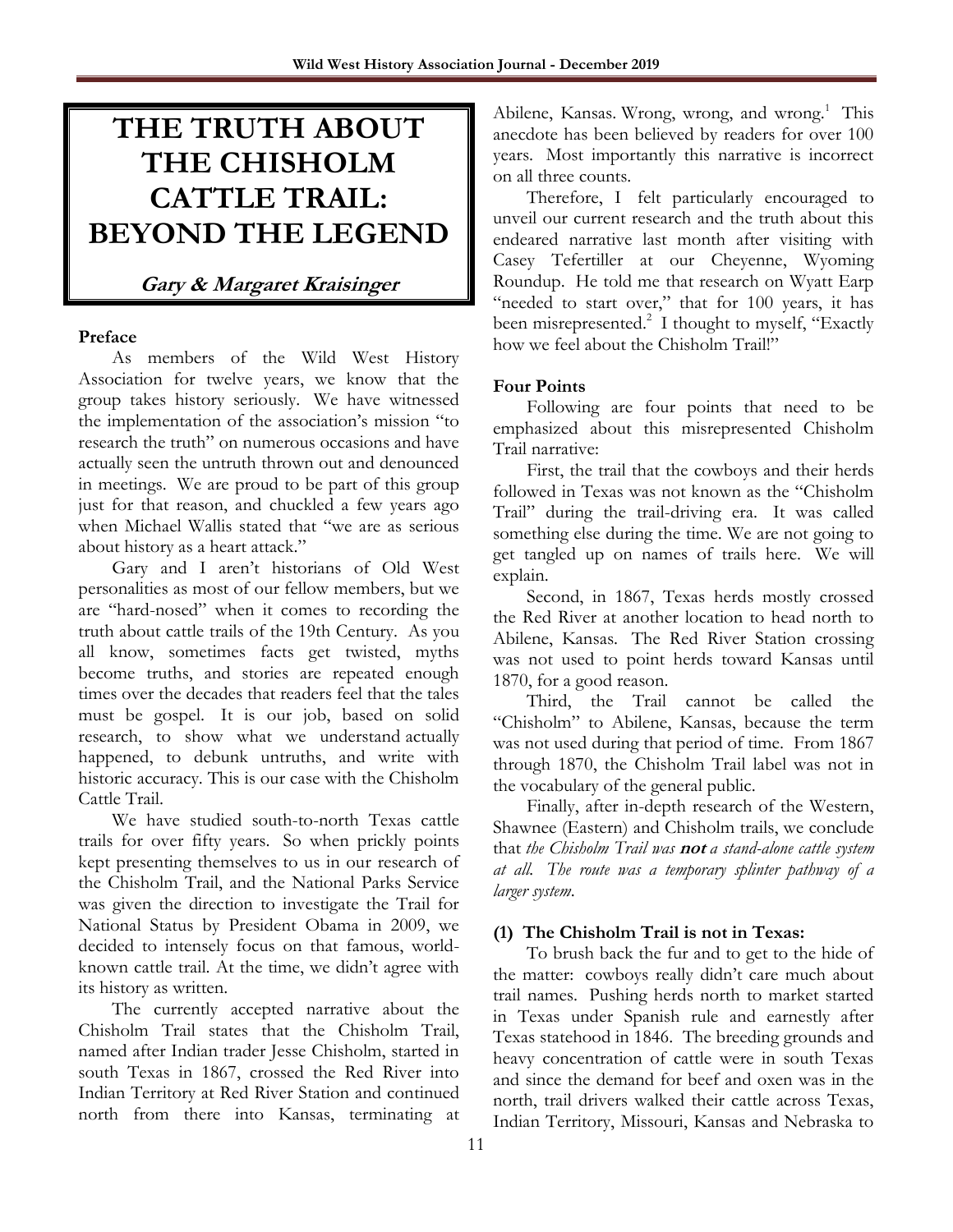the westward-trails outfitting centers and to the river barges on the Mississippi and Missouri rivers.<sup>3</sup>

According to historian Wayne Gard, this first trunkline of cattle traffic eventually became known as the Shawnee Trail around 1854; perhaps because he wrote of "an Indian village, called Shawneetown, on the Texas bank of the Red River just below the trail crossing," or because the route skirted the "Shawnee Hills on their eastern side before crossing the Canadian River."<sup>4</sup> This label for the well-worn trail, however, appears to have been used more by journalists and cartographers than the cowboys themselves.<sup>5</sup> In the drovers' early recollections, their pathway was the "Kansas Trail," the northern trail, or simply "the Trail." In order to keep all the routes organized, historians, journalists, and cartographers in later years gave names to the cattle trails.

In 1954, when Gard published his research on the Shawnee and Chisholm trails in *The Chisholm Trail*, the most comprehensive scholarly treatment of cattle trailing up to that time, he accepted the paradigm, as had all historians before him, that the post-Civil War Chisholm Trail was the major and foremost cattle trail in all history. Its tale consumed and overshadowed all other south-to-north cattle trail narratives.<sup>6</sup> The matriarch trail, the pre- and post-Civil War Shawnee Trail, that had existed for over two decades and its importance in the whole panoramic view of cattle trailing history, has been largely ignored by historians. The general belief by the public in Wayne Gard's time was that Texas cattle trailing started after the Civil War with the Chisholm Trail in 1867. Gard discovered, however, the truth in his years of inquiry, but because of the paradigm that had existed for years that the Chisholm Trail was the imperial trail system that traversed from south Texas to Kansas, he succumbed to that belief. On his map, "The Chisholm Trail, in earlier years 1867-75," (page 77) he exposed his turmoil between the Shawnee and Chisholm trails in Texas. He stated: "At its Texas beginnings, the new cattle trail to Kansas [Chisholm] followed paths already beaten by Longhorn herds headed up the Shawnee Trail."<sup>7</sup> Thus, on his map, he shows the Chisholm Trail overlaying the Shawnee Trail in Texas and splintering off on its own (*now this is important*) at Waco, Texas. Gard regarded the trail that came out

of south Texas to deliver cattle into Kansas as the Chisholm Trail, and relegated the original Shawnee Trail to a shadowed background.

Another common perception of the Chisholm Trail that had penetrated itself into the minds of the public was that the Western Trail, a subsequent trail system, was actually only an extension of the greater Chisholm Trail. This concept peaked into a serious controversy by the late 1920s and into the 1930s.<sup>8</sup> Gard followed his predecessors' accepted notion on his second map, "the Chisholm Trail, in later years, 1876-1884," where he dropped the Shawnee Trail label altogether and showed the Chisholm Trail in Texas (where the original Shawnee Trail had been) and erroneously showed the Chisholm Trail feeding or sustaining the Western Trail below San Antonio.<sup>9</sup>



**George W. Saunders, President Old Time Trail Drivers' Association**

The core document to challenge this historical error had been introduced by the president of the Old Time Trail Drivers' Association in October of 1931. George W. Saunders, an experienced trail driver, announced a month earlier in the *San Antonio Express* that "The famed Chisholm cattle trail, about which more has been written than any other trail, cannot be traced in Texas for the reason that it never existed in this state."<sup>10</sup> Then at the Old Time Trail Drivers' Association 17th annual meeting in October when, according to him, "over 500 trailers were present," Saunders entertained a motion in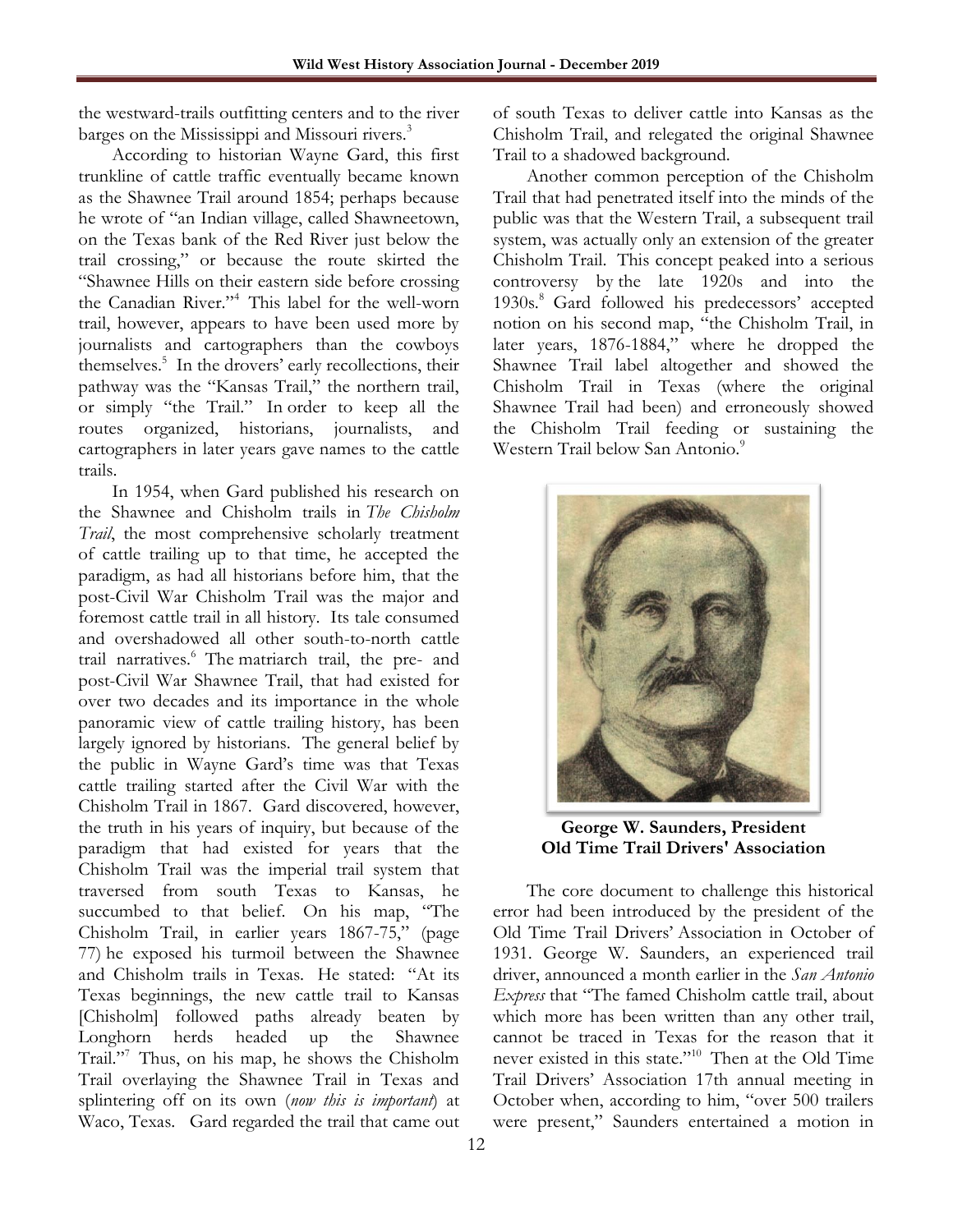regard to the location of the Chisholm Trail. The membership unanimously agreed to a resolution that stated, in part, that "the herds originating at all points in Texas drove north over the western or eastern Texas-Kansas Cattle Trails, the eastern branch of which met the Chisholm Trail at Red River Station...."<sup>11</sup>

Here Saunders and his fellow trail drivers referred to the trails of Texas as the eastern and the western. This suggests that the cattle drovers may have rarely used the term "Shawnee," but instead, preferred to use the directional terms. We assert that the term "Eastern" came into use after the Western Trail was blazed in 1874. The resolution also indicates that, in Texas, trail drivers thought of the trails as either the east one or the west one, but definitely not the Chisholm Trail in Texas.

In spite of George W. Saunders' efforts to keep the record straight and to dispel rampant myths and inaccurate statements about the Chisholm Trail in the 1930s, the erroneous stories continued to be circulated. From the earliest attempt to record the history of the Chisholm Trail in 1892, through the mid-century when Wayne Gard could not draw a clear-cut distinction between the trails, to today, the errors have been repeated and repeated. Promoters continue to do damage. In 2017, when Chisholm Trail enthusiasts celebrated the Trail's 150th anniversary, the year's logo showed the Trail going from San Antonio, Texas, to Abilene, Kansas via Red River Station crossing. Over the eighty-some years since The Old Time Trail Drivers announced to the public that the Chisholm Trail did not exist in Texas, the old myth was still intact.

The current battle to present the truth that the Chisholm Trail was never in Texas, has been launched by ourselves and a native Texan, Wayne Ludwig. In our 2016 book, *The Shawnee-Arbuckle Cattle Trail,* we stated that Jesse Chisholm's Wagon Road started at the South Canadian River in Indian Territory. Ludwig states in his 2018 book that "the fact remains that a map with provenance to the historical period of the cattle drives that shows any trail in Texas designated as the Chisholm Trail does not seem to exist."<sup>12</sup>

Ludwig's concentration in his work was to investigate and uncover any documentation about the Chisholm Trail in Texas during the trail-driving days of 1867 to 1887. He discovered that the old

trail drivers were right: the Chisholm Trail was not in Texas. Our scope is wider: the Shawnee (Eastern) Trail, not the Chisholm Trail, was the first south-to-north cattle trail that started in south Texas, and the Shawnee Trail became a major system.

**The truth:** Longhorn cattle have been trailed out of south Texas since 1846 over a route that eventually became known as the Shawnee Trail or, via cartographical evidence, the Eastern Trail. The Texas portion of this trail should not be labeled the Chisholm Trail.

## **(2) Cowboys and their herds in 1867-1870 did not cross the Red River at Red River Station and go north from there:**

According to favored stories, historic accounts, and any current map that one might see in a promotional brochure or on the Internet (including celebration flyers for the 2017 anniversary), trail drivers with their herds on the Chisholm Trail crossed the Red River at Red River Station into Indian Territory to continue north to Abilene, Kansas. This route is accurate only after 1870. The cowboys who trailed their longhorns into Abilene during the height of that cowtown's activity under the encouragement of Joseph G. McCoy, followed a different pathway in Indian Territory. Most of them crossed the Red River at a different location, some forty miles east.

In 1867, the second driving season after the war, when Joseph McCoy publicized that there was now a safe railhead for Texas drovers on the Union Pacific, Eastern Division Railroad at a little known Kansas town of Abilene, drovers broke away from the familiar Shawnee Trail at Waco, Texas, or at Boggy Depot in Indian Territory to point their herds to the new available railhead.<sup>13</sup> Those cowboys south of the Red River, splintered from the old familiar Shawnee Trail at Waco and crossed the Red River at either Sivells Bend or Rock Bluff Crossing. North of these crossings, sat the only military fort in the area still viable after the War. Fort Arbuckle had escaped the ravages of the Civil War, unlike her sister forts Washita and Cobb.<sup>14</sup> In 1867, the fort had been re-garrisoned by soldiers from the Sixth Infantry and Tenth Cavalry and would serve as a supply post for General Philip H. Sheridan's upcoming winter campaign farther west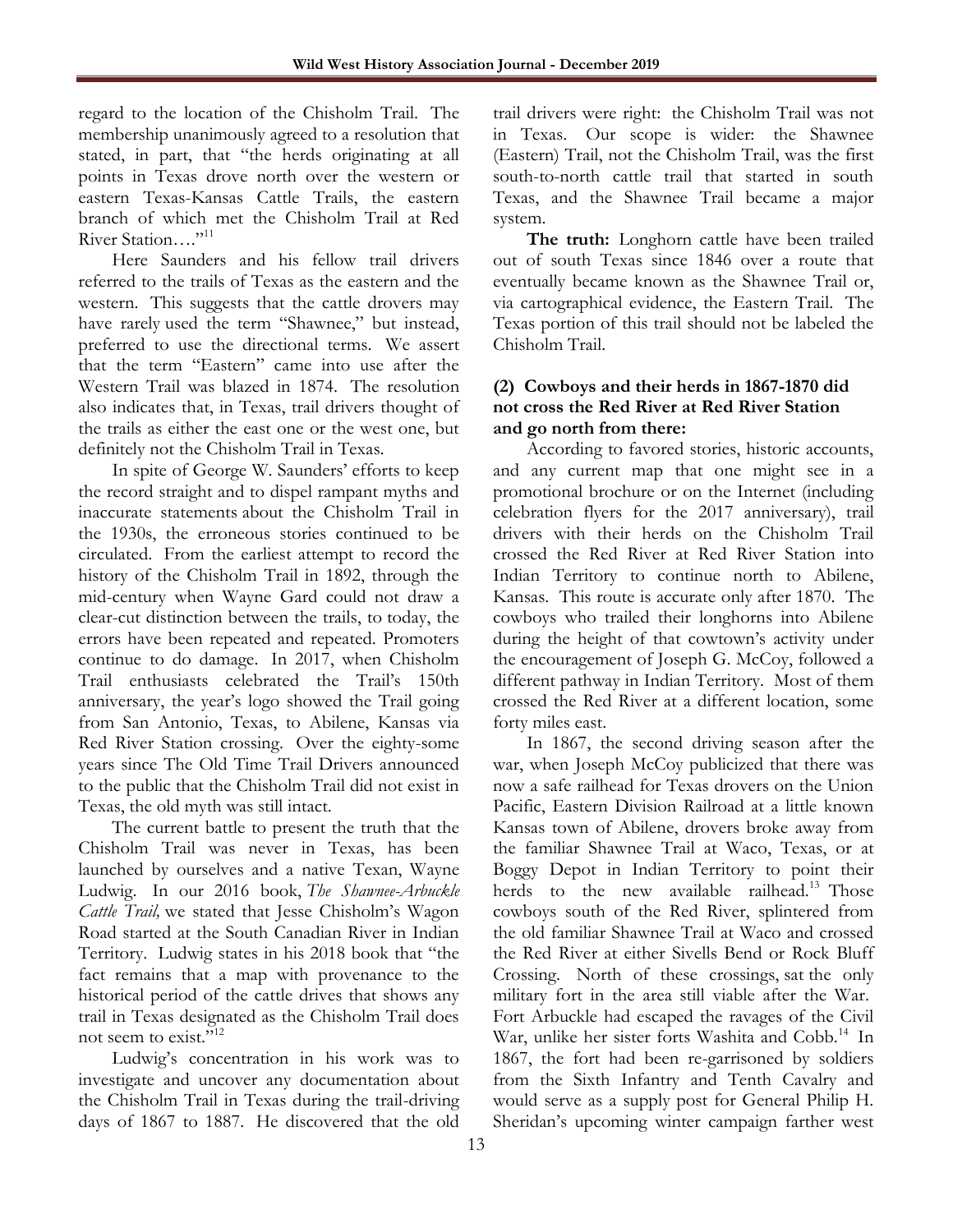in the Territory. Located in the Chickasaw Nation, the fort provided protection for travelers and represented the western edge of civilization, a stronghold between the civilized Indians of the established nations and the hostile, rampaging tribes to the west.<sup>15</sup>

This Shawnee Trail splinter route via Fort Arbuckle continued north to the South Canadian River where the drovers discovered an established wagon road that had been in use by a local trader. The drovers and their herds followed the worn road to the Arkansas River in Kansas. The trader was Jesse Chisholm who died only a few months later in the spring of 1868, and the northern terminus of his trade road on the Arkansas River later became Wichita, Kansas. If a McCoy guide was not available near or around the Arkansas River crossing to guide the outfit to Abilene, drovers followed the north star and hoped for the best.<sup>16</sup>

This early route lasted four years, and after Fort Arbuckle was abandoned in 1870, the line of protection moved west to Fort Sill, the Indians of the area were moved onto reservations because of General Sheridan's campaign, and the trail drivers moved their cattle route to a "more direct" pathway to Abilene, one that, according to Joseph G. McCoy who described the route in 1874:

- …has more prairie, less timber, more small streams and less large ones,
- and altogether better grass and fewer flies—no civilized Indian tax or wild
- Indian disturbances—than any other route yet driven over, and is also much
- shorter in distance because direct from the Red river to Kansas.<sup>17</sup>

The new route from Red River Station crossing continued north to Duncan's stage station and trading post on Cow Creek that sat on the east-west Fort Sill - Fort Arbuckle supply road, passed twentyfive miles east of Fort Sill, and continued on north to Red Fork trader's ranch on the Cimarron River.<sup>18</sup> At Red Fork Ranch, the trail connected with Jesse Chisholm's Wagon Road that came up from the southeast.

According to cowboy journals and accounts, this more westerly route appears to not have been used much in 1870, but both the Fort Arbuckle

route and the newer westerly route were used heavily in 1871, Abilene's last year as a cow town. Because 1869 and 1870 had proven to be successful cattle-driving seasons for Texas cattlemen, they gathered all possible ages and sizes of trail cattle from their ranches in 1871 and sent 600,000 head to Kansas, the heaviest cattle-driving season in history. In order to handle the volume, all available cattle trails were used: the old Shawnee trunkline to Baxter Springs, the West Shawnee via Boggy Depot to Junction City, the Fort Arbuckle route (that blended into Jesse Chisholm's Wagon Rood), and the new Abilene Trail in Indian Territory to Abilene, Kansas. Some herds may have been shipped from Newton that year, as well, for that town received the Atchison, Topeka and Santa Fe Railway in July.

The truth: Documents and the trail drivers themselves relate that the cattle trail that crossed the Red River at Red River Station and continued north passing Duncan's trading post and on north to Red Fork's Ranch through Indian Territory was not used until 1870, four seasons after Abilene first accepted Texas cattle. This more westerly route was called the "Abilene Trail" by cowboys and cartographers.<sup>19</sup>

## **(3) It was not the Chisholm Trail that went into Abilene, Kansas:**

Trail drivers often called the trail they were following after its destination. Archival map evidence shows that government maps and atlases referred to the trail to Abilene, Kansas, as the Abilene Trail.<sup>20</sup>

In 1872, however, routes moved again in the Shawnee Trail System. Abilene ceased to be a Texas cattle depot; trail drivers splintered from the Shawnee Trail at Pond Creek in Indian Territory to go to Ellsworth; and Newton and Wichita became railheads for Texas cattle. The term "Abilene Trail" was no longer appropriate.

During the 1871-1872 transition from Abilene to other destinations, journalists were contemplating the cattle-trailing regimen in their written work. The *Georgetown Watchman* in Georgetown, Texas, may have suggested the use of "Chisholm Trail" in April of 1869, when it reported that "the Western route due north from Fort Arbuckle, known as the 'Chisholm Trail....'" This perhaps earliest reference to the Chisholm Trail term is actually saying: a western branch of the Shawnee Trail ("Western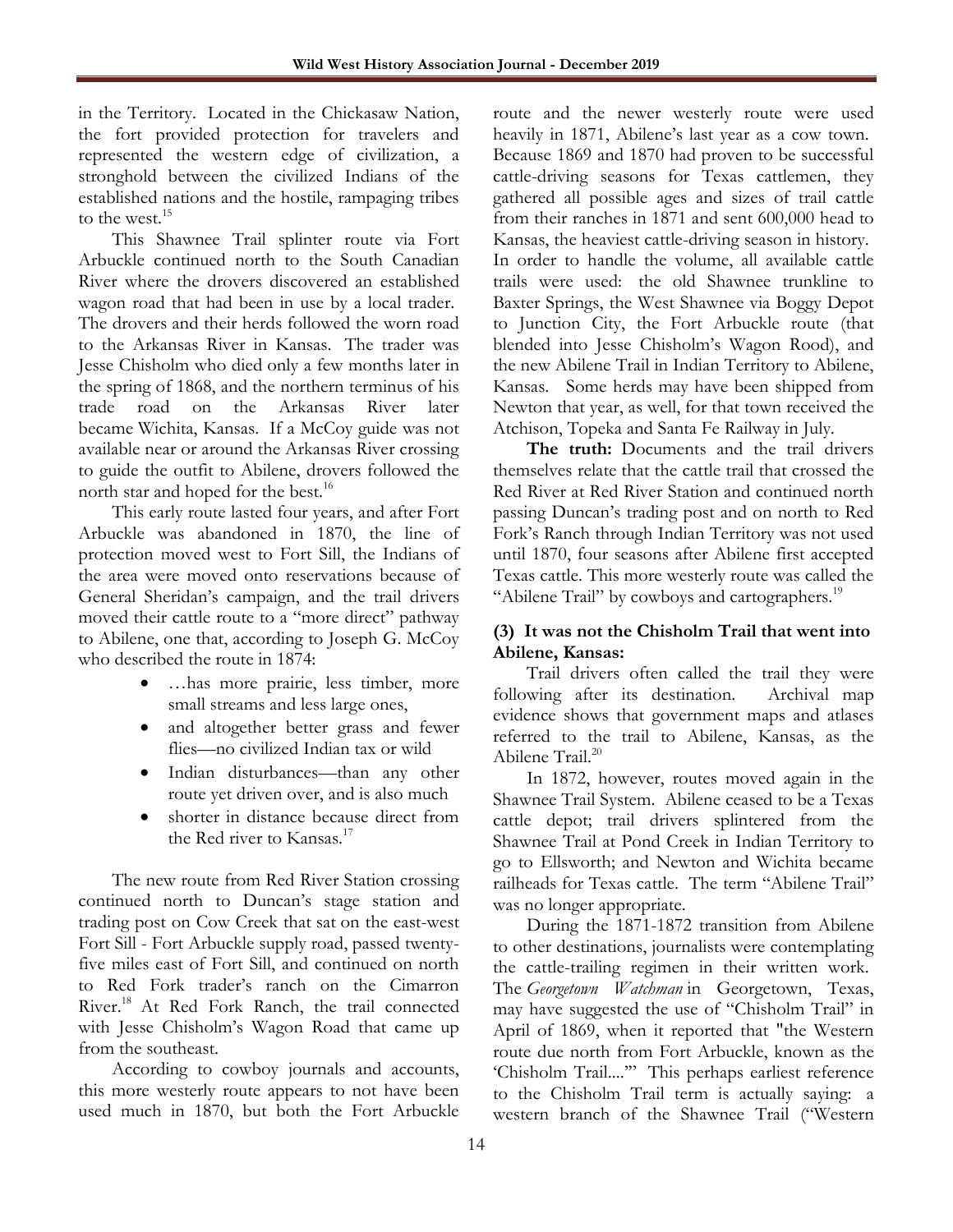route") north of Fort Arbuckle, used a portion of Jesse Chisholm's Wagon Road.<sup>21</sup>

By the next year, *The Emporia Weekly News* tried to understand the transitioning and wrote: "The cattle-trade of Texas is carried on over two principal trails: the Chism and Shawnee trails." Here the editor understood the use of the well-known Shawnee Trail, but obviously was not sure about this new trail he spelled **"**Chism. **"22**

By late 1870, the term appears to have been cemented into the minds of journalists. In the *Walnut Valley Times* in El Dorado, Kansas, in September, this appeared: "Most of the droves are brought through the Indian Territory on what is known as the Chisholm Trail."<sup>23</sup> And, in the following month, the *Kansas Daily Commonwealth* in Topeka, Kansas, wrote in a narrative that they "…camped on the Chisholm Trail from the south line of the state [Kansas] to Red fork."<sup>24</sup> Both of these accounts refer to the Jesse Chisholm Wagon Road from the South Canadian via the Cimarron River crossing at Red Fork to the Arkansas River in Kansas. The name "Chisholm's Wagon Road" had metamorphosed to the "Chisholm Trail."

By the summer of 1871, when 600,000 longhorns were driven up the numerous trails to Kansas, *The Leavenworth Times,* wrote: "Droves of cattle, numbering thousands, are being driven along the Chisholm Trail from Texas to this place."<sup>25</sup> Now, the new westerly route in Indian Territory, via Red River Station crossing and on north that was blazed by Texas drovers, and had been known as the "Abilene Trail," suddenly became the "Chisholm Trail."

On the north end of this newly christened cattle trail, J.R. Mead was busy promoting Wichita. In 1864 and 1865, Mead and Jesse Chisholm had settled on the banks of the Arkansas River and opened trading posts alongside the Wichita tribe who had migrated to the area during the Civil War to avoid conflict with the pro-Southern tribes in Indian Territory.

Jesse Chisholm had been an Indian trading partner and interpreter for many years with various Indian tribes in Indian Territory. Around the mid-1850s, he reestablished the Chouteau trading post on the South Canadian that once sat near old traveling routes to California. Chisholm also worked another road ranch on the North Canadian

near Council Grove.<sup>26</sup> However, during the Civil War because the Confederate armies had moved into Indian Territory, Chisholm came farther north to the Arkansas River in Kansas.

From the Arkansas River location, Mead and Chisholm developed a trade route south to Chisholm's Council Grove post, stocking it with supplies from Fort Leavenworth. While Mead stayed mostly in the Arkansas River area after the War to tend to his own business, Chisholm drove his trade wagon south into Indian Territory and back. It was this wagon road from the old Chouteau post on the South Canadian north that the Texas cowboys first used in 1867, after leaving Fort Arbuckle, to continue toward Abilene, Kansas. Mead knew his trading partner's route well.

After the death of his partner in the spring of 1868, Mead sold his ranch in Towanda, moved to a claim near the junction of the Big and Little Arkansas rivers, named the spot Wichita, and proceeded to get immersed in county and state politics. Together with three other developers, Mead promoted the town, organized and became president of the Wichita and Southwestern Rail Road, $2^7$  held various offices and positions, but mostly, for our concern, turned the Texas cattle herds toward Wichita. In May of 1871, he was elected chairman of a committee for the "purpose of discussing the best means of securing the cattle trail at this place."<sup>28</sup> A year later, in May of 1872, the railroad reached Wichita. Who better to promote his former partner's route than J.R. Mead himself?<sup>29</sup> According to Mead, the Chisholm Trail started at Wichita and ended at Council Grove, in Indian Territory. He did not, at first, concede that Jesse Chisholm's Wagon Road went to Abilene, Kansas, and why should he? It didn't. However, years later in 1890, he wrote that the Chisholm Trail had "lengthened out to each end until it reached from Abilene, Kansas, to San Antonio, Texas."<sup>30</sup> By 1890, the journalists and his fellow promoters had created their myth.

These two factors, the christening of the Chisholm Trail name for the cattle trail by journalists and the promotion of its use by the vigorous J.R. Mead, caused a humble Indian-trader's wagon road to become known as the famous Chisholm Cattle Trail. Both incidents came at the opportune time. Abilene was finished as a cattle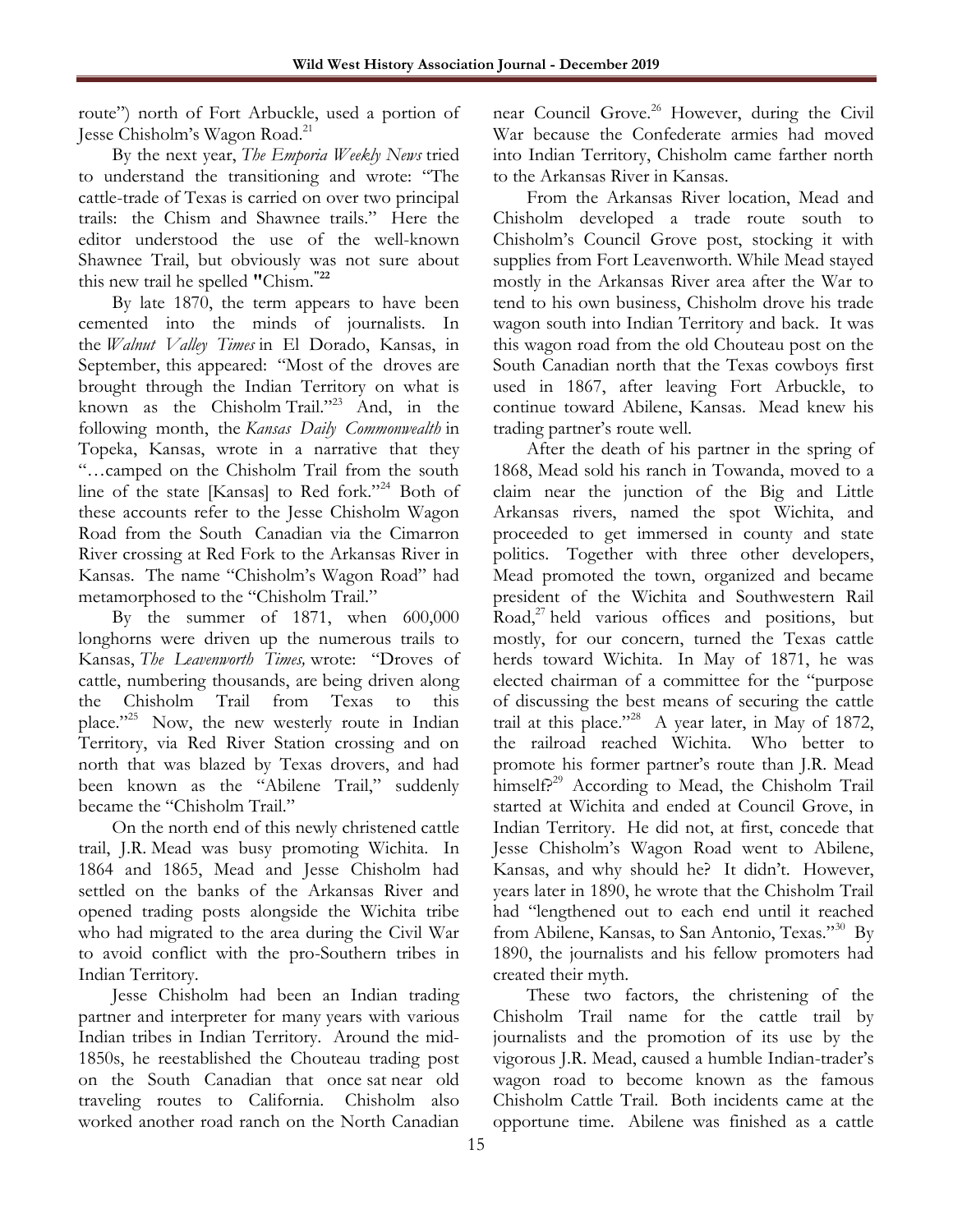town. Newton lost its chance to become much of a cattle town because of Mead and his cohorts (that is another story), and Ellsworth was much farther west and north on a different railroad.

Before 1871 and 1872, the name "Chisholm Trail" was not in the vocabulary of Texas cattlemen. The trail to Abilene—from Red Fork crossing on the Cimarron River to Abilene—was not called the Chisholm Trail during its use from 1867 to 1870 and government maps labeled the pathway as the "Abilene Trail." But in the time span from when J.R. Mead became the committee chair in Wichita to promote "the cattle trail" to his town—to the next year, the term "Chisholm Trail" was in the vocabulary of Wichita journalists.<sup>31</sup>

Joseph G. McCoy never made reference to a Chisholm Trail while in Abilene. None of the Abilene newspapers ever printed that the Chisholm Trail entered into their town. No cowboy, during the trail driving days, said that he came to Abilene from the Chisholm Trail. Later on, in 1911, when many "boosters" were organizing the Chisholm Trail Good Roads Association to try to name a new interstate highway after the trail, the elderly Joseph McCoy wrote that the proposed road "should be called the Abilene Trail," for he knew that the trail that entered Abilene from 1867 through 1871 was not the Chisholm Trail.<sup>32</sup>

**The truth:** The trail that fed Texas longhorns to the Smoky Hill River and Abilene, Kansas, from 1867 to 1871 was not the Chisholm Trail—because the term was not in the vocabulary of drovers or the towns' people of Abilene.

#### **Comments:**

Of the above three points, the first one — that the trail was not called "Chisholm Trail" in Texas was resolved in 1931 by the Old Time Trail Drivers and has been stated repeatedly since then, but apparently to little avail.

The second one — that the trail drivers used the Shawnee-Arbuckle Trail first in 1867-1870 to go to Abilene, and not the Red River Station crossing route—has been alluded to by the trail drivers and historians through the years, but only recently has the National Parks Service recognized its existence. 33

The third point — that the Chisholm Trail did not go into Abilene; that trail was called the Abilene Trail — has not been suggested before, and may not be accepted in the future.

Shortly after the end of the Texas trail driving days in the mid-1890s, with the help of Buffalo Bill and his Wild West shows, dime novels, and early silent films, tales of the adventurous cowboys, Indians on raids, lawmen, and outlaws became the genre of entertainment. By 1911, the legend of the Chisholm Cattle Trail that stretched from south Texas to Abilene, Kansas, was embedded into the psyche of the American public.<sup>34</sup>

The Kraisingers, however, are going to go one step farther. Using our years of research on the various cattle trails and placing them on maps, we present point number 4:

## **(4) The Chisholm Trail is a splinter route of a greater Trail System:**

Look at the accompanying map. Where is the Chisholm Trail? View the entire Shawnee (Eastern) Trail System that existed from 1846 to 1875. The branches have not been labeled in order to not detract from our demonstration.

The trunkline of the System, from San Antonio, Texas, to Baxter Springs, Kansas, was blazed soon after Texas statehood and continued to be used for the next three decades, before and after the Civil War. It branches, like arms of a huge tree, reached out into Indian Territory, Missouri, Kansas, and Nebraska. Because of constant pressure from incoming settlers — as homesteaders moved west across our land — drovers had to adapt and blaze new channels for their herds. The trunkline in Texas and Indian Territory stayed intact, but the system's upper branches faded as new sprouts were formed.

The earliest branches reached across Missouri to the Mississippi River and edged up the border of Kansas Territory to barges on the Missouri River in Nebraska (East Shawnee, 1846-1861). After the Civil War, drovers trailed mostly in front of the settlements in Kansas via Baxter Springs and west, skirting the settled counties in Kansas to deliver their herds to the Missouri River towns in Kansas and Nebraska (Middle Shawnee, 1866-1867). Because of increasing pressure from settlements, in 1866-1867, drovers splintered from Boggy Depot in Indian Territory and headed north to Junction City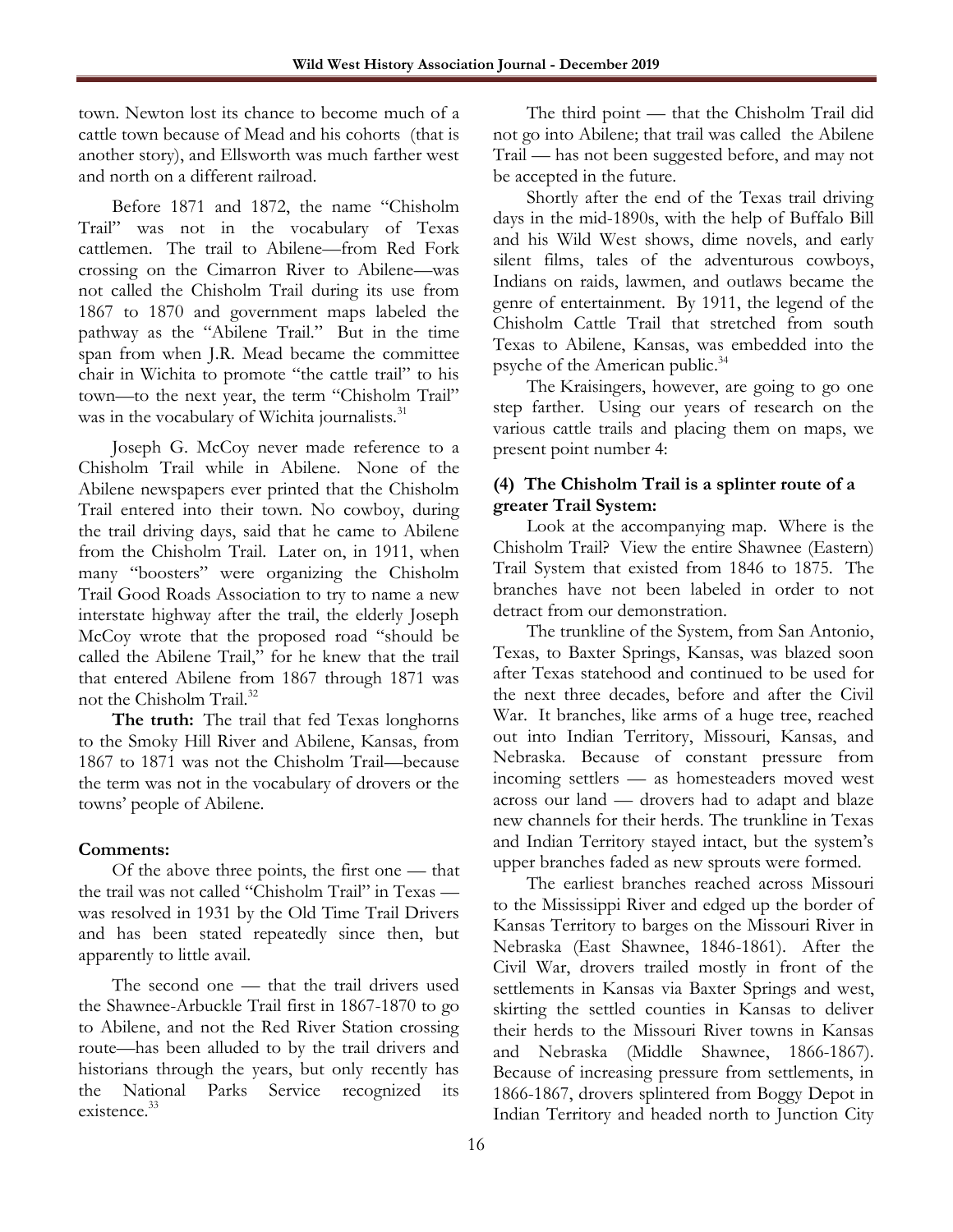(West Shawnee, 1866-1875). After Abilene was opened as a cowtown by Joseph McCoy, another branch sprouted from Waco, Texas, and continued

north across Indian Territory and Kansas to Abilene (Shawnee-Arbuckle Trail, 1867-1871).

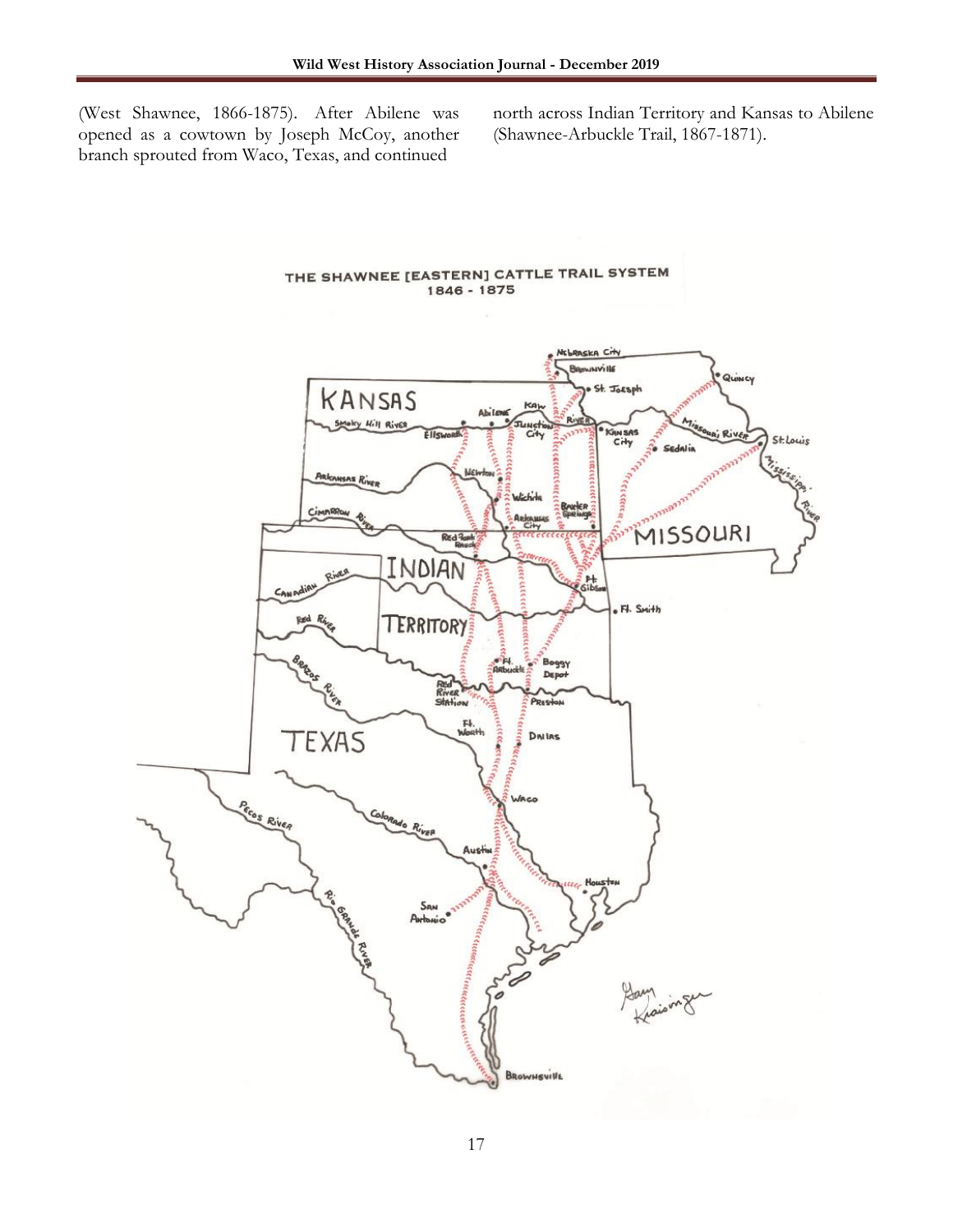

#### **Joseph G. McCoy:**

**McCoy was twenty-nine years old when he arrived in Abilene, Kansas. Representing the McCoy Brothers from Illinois, a livestock shipping firm, the young McCoy in a matter of months established a badly needed terminal for Texas cattle on the Union Pacific, Eastern Division Railroad. From 1867 through 1871, at no time did McCoy, the people of the town, or local newspapers refer to the trail into Abilene as the "Chisholm Trail." (Courtesy of Dickinson County Historical Society, Abilene, Kansas)**

In 1871, Abilene's last year as a cowtown when 600,000 longhorns were on the trails, drovers splintered from the Shawnee-Arbuckle Trail, ventured out onto the Plains in order to create another route to handle the volume of herds and continued to Abilene (Abilene Trail, 1871). When Abilene ceased to be the major depot after 1871, a chaotic transition occurred when Newton (on the AT&SF), Chetopa (on the MK&T or Katy); Coffeyville (on the Leavenworth, Lawrence & Galveston RR), and Baxter Springs (on the Kansas City, Fort Scott & Gulf Railway) all received rails and temporarily became shipping points.



#### **James R. Mead in 1900: As one of the founders of Wichita, Mead promoted his town in 1871 to any possible railroad and was elected chairman of a committee to secure a cattle trail. By May of 1872, the Wichita & Southwestern Railroad reached Wichita and Mead fostered his late partner's Indian Territory trade route (Chisholm's Wagon Road) for Texas cattle. He later said "the original [cattle] trail started at Wichita and ended at the North Canadian." The Wichita Weekly, May 19, 1871 and The Wichita Daily Eagle, March 1, 1890. (From Mead's book, Hunting and Trading on the Great Plains)**

Upon receiving the Wichita & Southwest Railroad (later the AT&SF Railway) in the spring of 1872, Wichita finally claimed to be the major railhead and the Trail that fed into its stockyards then became known as the Chisholm Trail because of J. R. Mead's promotion. At the same time, trail drivers splintered from the trunkline at Pond Creek, Indian Territory, and drove their herds to Ellsworth on the Kansas Pacific (Ellsworth or Cox extension, 1872- 1875).

In 1875, the State of Kansas, because of Texas cattle fever<sup>35</sup> and an onslaught of new settlers, quarantined the eastern cattle depots from all incoming Texas cattle. For four years, trail drivers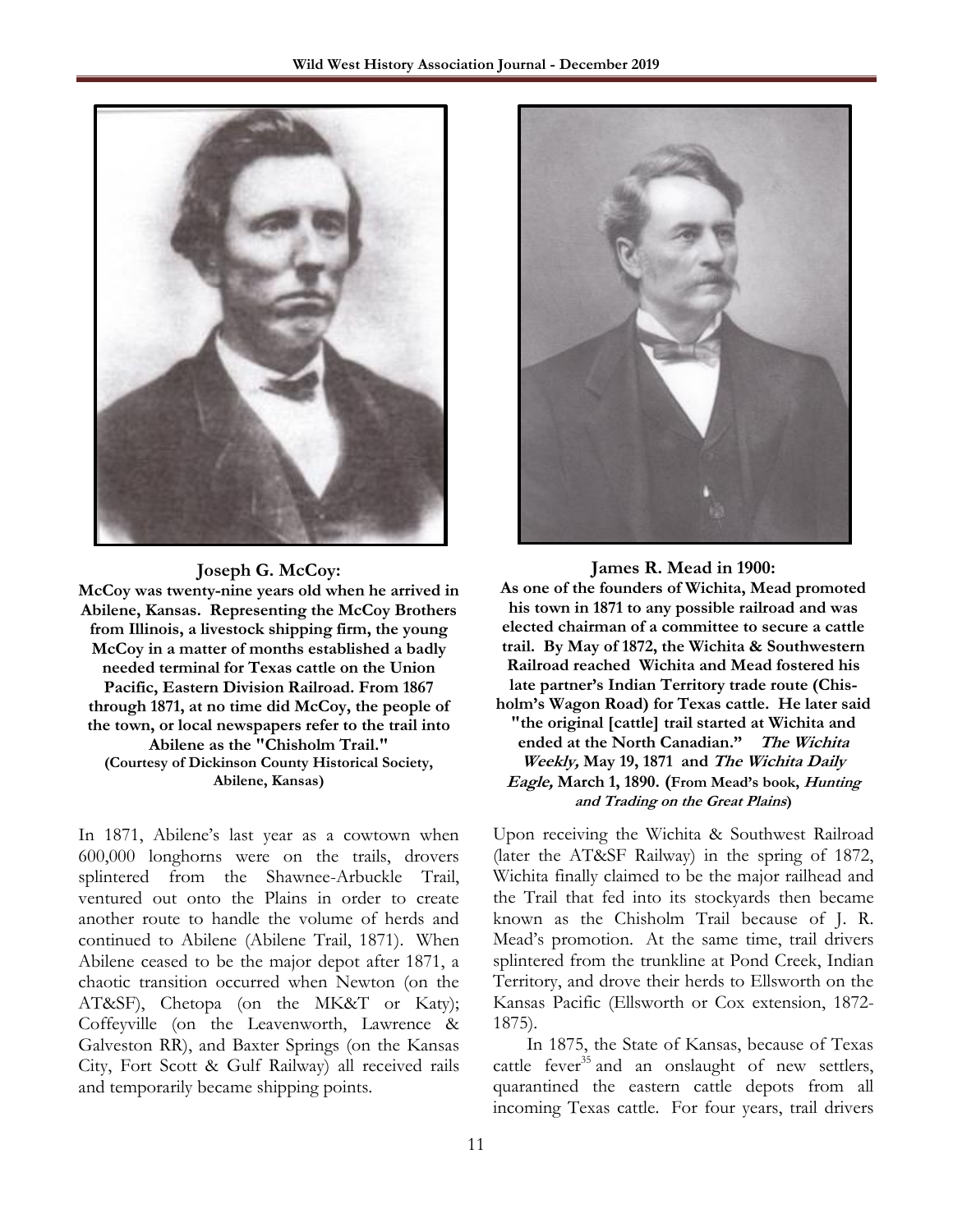splintered from the old system to the newly blazed Western Trail in Indian Territory because they could no longer deliver cattle into Wichita.

On June 2, 1880, the Atchison, Topeka, & Santa Fe extended its line to Caldwell, Kansas, and the Kansas City, Lawrence and Southern Railroad built a line to the neighboring town of Hunnewell. Because these towns sat on the southern border of Kansas, the Trail was revived. Using the old trunkline from Texas and across Indian Territory, drovers delivered their herds to these border towns until the Land Rush in 1889.<sup>36</sup>

The western lap of this cattle trail system, from Waco, Texas, north, has been peeled off and represented for decades as another trail system. But, look, again. The branch stems from the trunkline of the older Shawnee/Eastern System. How can one accurately say that the Chisholm Trail was in Texas when the pathway is obviously the trunkline of the Shawnee/Eastern Trail?

The sprout to Abilene, Kansas, was operating at the same time as its neighboring routes to the east, especially in 1871. Because of the sheer volume of cattle coming up the trails, all the pathways in Indian Territory were used. If we were to assign a name to these routes, we would say: Shawnee Trail trunkline, West Shawnee Trail, Shawnee-Arbuckle Trail and Abilene Trail. The term "Chisholm Trail" or even "Chisholm's Wagon Road" does not fit into the equation.

During the transition after Abilene ceased to be a cow town, trail drivers scrambled to find another dependable pathway and journalists sought a new name for the pathway. By this time, Ellsworth had been established and Newton and Wichita received the AT&SF Railway in the late summer of 1871 and spring of 1872. Whether they be journalists or individuals, promoters decided to call this route: The Chisholm Trail.

This cattle-trailing system, whether one calls it the "Shawnee" or "Eastern," was an elaborate complex of trails and routes. And as for the  $Chisholm$  Trail?<sup>37</sup> The branch that eventually received this label was one shoot, among many. It was not a stand-alone system of its own at all, going from south Texas to Abilene, Kansas. It was only one branch of many limbs that grew from a trunkline that was planted in south Texas by drovers in 1846.

#### **Epilogue:**

As this article is being submitted for the *Journal*, promoters in Texas, Oklahoma, and Kansas are contacting their respective state senators and hurriedly working to finalize the writing of a bill to be introduced by Kansas Senator Moran in the U.S. Senate for an upcoming vote for national trail status. The fictional narrative will say that the Chisholm Trail started at San Antonio, Texas, in 1867, crossed the Red River into Indian Territory (Oklahoma) at Red River Station and continue north from there to Abilene, Kansas.

These enthusiasts have ignored primary-source evidence as presented to them. They prefer the "Legend."

If the bill is accepted, signage will sprout up across the three states labeling roadways and landmarks as "The Chisholm Trail."

#### **Endnotes:**

1. Former noted Chisholm Trail historians: H. S. Tennant, Sam Ridings, John Rossel, Wayne Gard, Harry Sinclair Drago, and Don Worcester all wrote that the Chisholm Trail followed this narrative. "How Historians and Scholars presented the Trail to Abilene, Kansas," Chapter 3, pp. 29-43, by Gary & Margaret Kraisinger, *The Shawnee-Arbuckle Cattle Trail 1867-1870, The Predecessor of the Chisholm Trail to Abilene, Kansas.* (Newton, KS: Mennonite Press, 2016)

Also, go to *The Texas Handbook* online and key in "Chisholm Trail." There are several articles that boast about the Trail in Texas, starting in 1867. [tshaonline.org.](http://tshaonline.org/) 

2. Roy Young, Gary Roberts, and Casey Tefertiller had just released their new book, *A Wyatt Earp Anthology, Long May His Story Be* Told. (Denton, Texas: University of North Texas Press, 2019)

3. Texas cattle outlets before railroads were centers like Westport (Kansas City) and Leavenworth, Kansas Territory, or St. Joseph, Missouri, where caravans for the Oregon Trail, Mormon Trail or Santa Fe Trail convened, or to the river barges at Quincy and St. Louis, Missouri, and Nebraska City and Brownville, Nebraska Territory.

4. Wayne Gard. *The Chisholm Trail.* (Norman, OK: University of Oklahoma Press, 1954) pp. 26-28.

5. There are numerous archival maps showing the "Shawnee Trail" in Indian Territory after 1854. Two examples are: "Indian Territory, 1879," General Land Office Map, Act of Congress, May 25, 1879, Vol. 17, p. 159; "Military Map of Oklahoma," prepared under the direction of 1st Lieut. H. L. Ripley, 24th Infantry, Nov. 1885. (authors' collection)

6. In 1954, when Wayne Gard published his Chisholm Trail book, the public was enthralled with cowboy characters and heroes. The 1948 movie, *Red River,* with John Wayne traveling the Chisholm Trail to Abilene, Kansas, was still fresh in the minds of western lore followers, and over the next few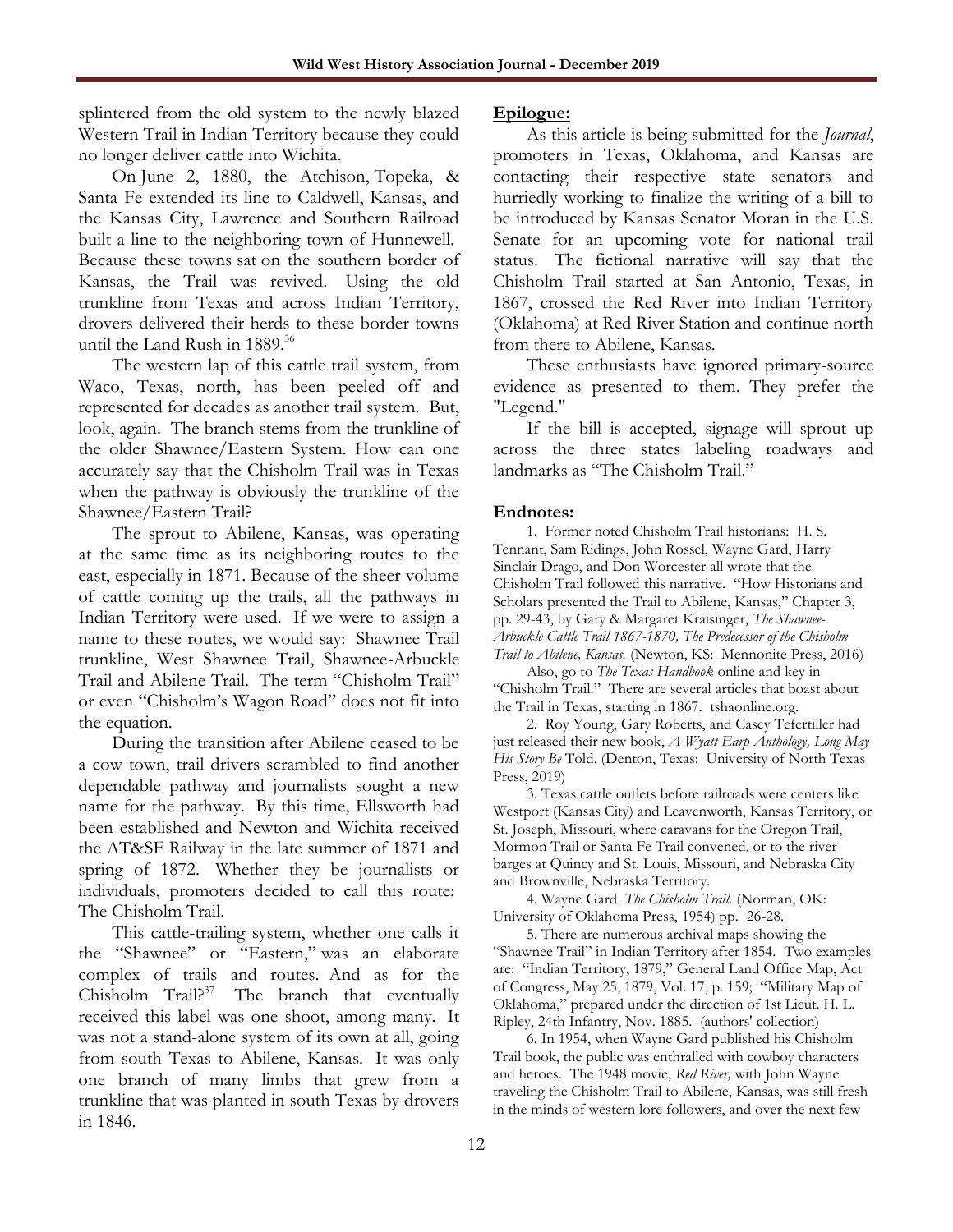years, Americans watched on their TVs an explosion of western episodes that dominated the genre of television viewing. During this time, any cowboy that went up any cattle trail was, naturally, on the Chisholm Trail.

7. Gard, p. 76.

8. The belief that Dodge City, Kansas, (on the Western Trail) was on a branch or extension of the Chisholm Trail is shown in the 1939 Warner Bros. movie "Dodge City." Trail driver Error Flynn ends up in lawless Dodge City, after having traveled up the Chisholm Trail.

9. Gard, p. 229.

10. "Trail Historian Corrects Errors," *San Antonio Express,* San Antonio, TX, Sept. 19, 1931.

11. Kraisinger & Kraisinger, *The Western, The Greatest Texas Cattle Trail, 1874-1886,* (Newton, KS: Mennonite Press, Inc., 2004) pp. 10-11. Also see Ludwig's p. 153.

What should be noted here is that the Old Time Trail Drivers thought that the Chisholm Trail went as far south as the Red River Station crossing. Jesse Chisholm's trade route did not go that far south nor did his wagon road use the westerly pathway of Red River Station-Duncan-Red Fork Ranch. Propaganda of the Chisholm Trail by journalists and promoters had told the public and the remaining trail drivers that the Chisholm Trail went all the way from its northern origin and on south across Indian Territory and down to San Antonio, Texas. In the fifty years since the end of the Chisholm Trail's activity, the old drovers knew that Jesse's road did not go into Texas, but they were led to believe that it did go to Red River Station.

12. Wayne Ludwig, *The Old Chisholm Trail From Cow Path to Tourist Stop,* (College Station, TX: Texas A&M University Press, 2018) p. 101.

Julius Bien, Department of Interior, "Map of Texas showing Routes of Transportation of Cattle, 1881," shows the cattle route named, "Eastern Trail."

13. Cattle herd outfits at Boggy Depot were on the West Shawnee branch—which is another story. This essay addresses only the splinter routes of the Shawnee Cattle Trail System via the Fort Arbuckle Trail or Abilene Trail to Kansas.

14. Drover outfits from west Texas did use the Red River Station crossing on the Red River, which sat on the old Fort Belknap - Fort Arbuckle Military Road. The trail drivers, however, followed the military road to Fort Arbuckle and did not drive herds north of the crossing. It was too dangerous, and the area had no military protection.

15. L. David Norris, "Fort Arbuckle," The Encyclopedia of Oklahoma History and culture.

[www.okhistory.org](http://www.okhistory.org/) [accessed July 20, 2019]

16. The movie *Red River* depicts the anxiety of the cowboy outfit in searching and hoping to find the town of Abilene. In the fall of 1868, Joseph McCoy hired a survey crew to mark a pathway from the Arkansas River to Abilene, Kansas. "Joseph G. McCoy and the Chisholm Trail, 1867- 1871," Dickinson County Historical Society online, [dkcohistory.blogspot.com](http://dkcohistory.blogspot.com/)

17. Here Joseph McCoy describes the new route to Kansas in 1874. Abilene existed as a terminal for Texas cattle from 1867 through 1871. Drovers created the new route

through Indian Territory in 1870 and 1871. Joseph G. McCoy, *Historic Sketches of the Cattle Trade of the West and Southwest,* (Kansas City, KS: Ramsey, Millett & Hudson, 1874) p. 93.

18. The Duncan trading post was not purchased and established by William Duncan until after Fort Sill had been built and a supply road established between the new fort and the older Fort Arbuckle, c. 1872. William McDole Lee and Albert E. Reynolds established Red Fork Ranch in 1872 to cater to the cattlemen and their herds coming from the south and to serve passengers on the Arkansas City, Kansas and Fort Sill Stage Road. Fort Sill was officially established January 8, 1869; the two road ranches opened in 1872. These dates show that the new cattle route was definitely not used as early as 1867 as history suggests today.

Kraisinger & Kraisinger, *The Shawnee - Arbuckle Cattle Trail, 1867-1870,* pp. 102-104.

19. Jonathan Baker wrote in his diary on September 5, 1870: ". . .traveling brought us to Santa Fe [Trail] road, where we turned directly to the right in the direction of Council Grove, leaving the Abilene trail." "Jonathan H. Baker Diary," (second trip, 1870), Dolph Briscoe Center for American Studies, University of Texas at Austin.

Government maps of that time period and even years later show the Red River Station crossing route as the "Abilene Trail." One example: United States Indian Bureau, "Indian Territory," 1889 government map. McCasland Digital Collection, Oklahoma State University, Stillwater. Map shows both the "Jesse Chisholm Cattle Trail" near Fort Arbuckle and the "Abilene Cattle Trail" north of the Red River Station crossing.

20. Two more examples: George F. Cram Atlas, "Map of the Oklahoma Country in Indian Territory," 1889, owner's collection. (Map shows the westerly route as the "Abilene Trail.") Township Survey Map, Marion County, Kansas, GLO, 1876, showing the "Abilene Cattle Trail," Wichita State University Special Collections, Wichita, Kansas.

21. *Georgetown Watchman,* Georgetown, Texas, April 10, 1869. [www.newspapers.com](http://www.newspapers.com/)

22. "Texan Cattle," *The Emporia Weekly News,* Emporia, Kansas, Jan. 28, 1870, page 2. [www.newspapers.com](http://www.newspapers.com/)

23. "The Texas Cattle Trade," *Walnut Valley Times,* El Dorado, Kansas, Sept. 30, 1870, page 1. [www.newspapers.com](http://www.newspapers.com/)

24. *Kansas Daily Commonwealth,* Topeka, Kansas, May 27, 1870 and Oct. 11, 1870. [www.newspapers.com](http://www.newspapers.com/)

25. "Southwest Kansas," to the Editor from Florence, Kansas, June 5, 1871. *The Leavenworth Times,* Leavenworth,

Kansas, Thursday, June 8, 1871, p. 2. [www.newspapers.com](http://www.newspapers.com/) 26. The Chouteau trading post that was connected via

roads to Fort Gibson and Fort Smith where Chisholm acquired supplies, was closed down around 1858. Chisholm continued to work the Council Grove ranch until the Civil War. Even though the pathway south of the Council Grove ranch to the Chouteau post was not heavily used in 1867 when the Texas herds came north, the pathway was there and used by local travelers. Kraisinger, *The Shawnee-Arbuckle Trail,* pp. 4, 79-81.